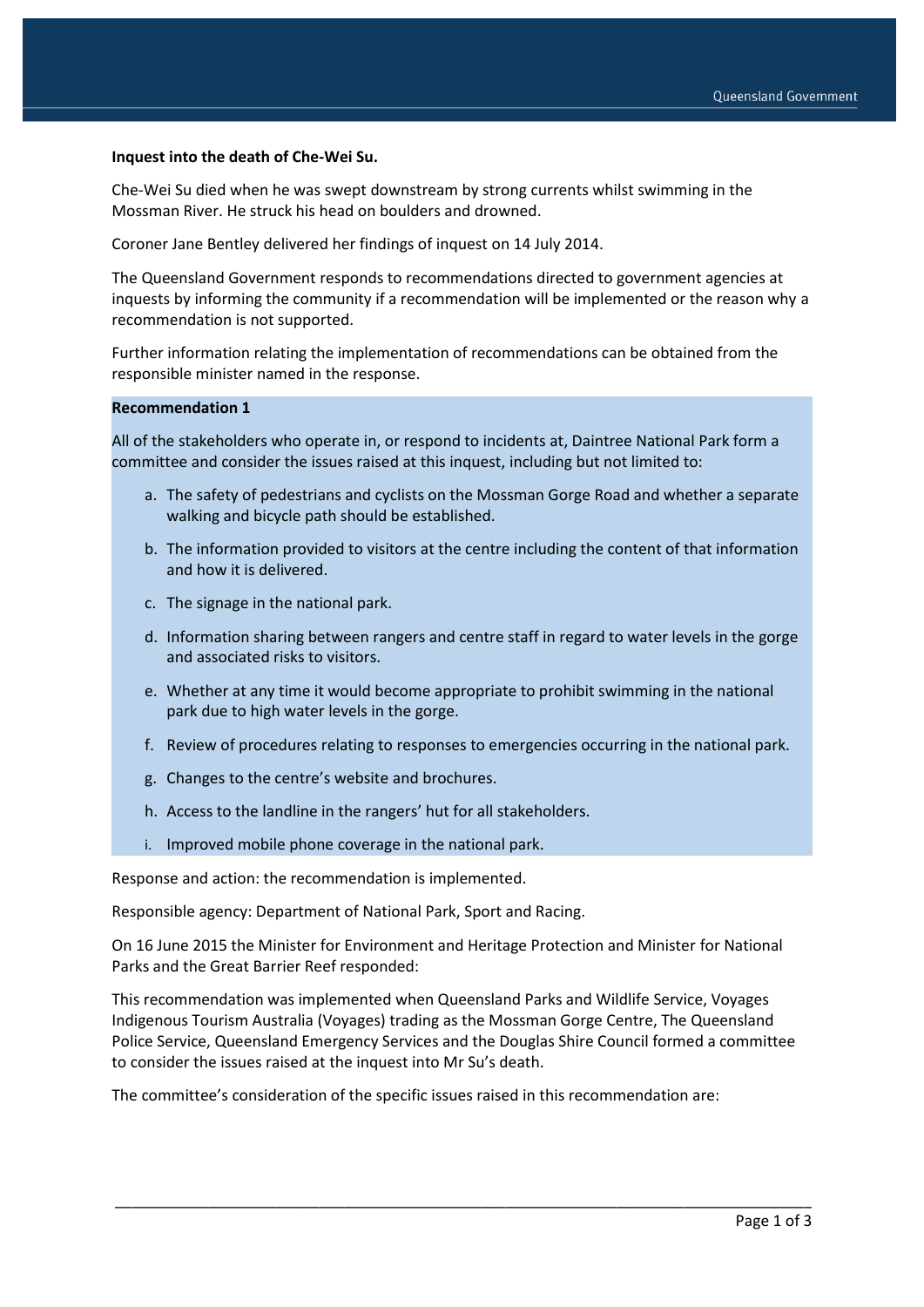### *A. The safety of pedestrians and cyclists on the Mossman Gorge Road and whether a separate walking and bicycle path should be established.*

The Department of National Parks, Sport and Racing (through Queensland Parks and Wildlife Service) advise that the issue of the safety of pedestrians and cyclists accessing the national park via a Douglas Shire Council gazetted road (under a memorandum of understanding with Voyages) is the subject of further discussion and agreement between those two parties (the Council and Voyages).

# *B. The information provided to visitors at the Centre including the content of that information and how it is delivered.*

The Department of National Parks, Sport and Racing advises that Voyages control the access point to the Mossman Gorge through the Mossman Gorge Centre and that Voyages also control all information available to the public as they transit through. Since commencement of the Safety Review Committee, Voyages have revised their web information to the public upon arrival at the centre and at the bus booking area, and the information to the public who use the bus by way of a sign, alerting those about to board the transfer buses on the status of swimming in the gorge.

# *C. The signage in the national park.*

Surf Life Saving Queensland (SLSQ) conducted an audit of signage at the Mossman Gorge and provided a detailed report with recommendations to the Department of National Parks, Sport and Racing for consideration. The SLSQ review addressed all obvious access points to the water. In addition, the Department of National Parks, Sport and Racing engaged Southern Cross University to undertake an expert review of safety signage in parks and forests. This study includes a case study of Mossman Gorge. This review will consider approaches taken by other park agencies and identify best practice principles for safety signage. The review findings will influence the design and content (words and graphics) of safety signage to protect visitors, ensure messages are clearly understood and to minimise the state's liability. The recommendations will be used to guide a review of the Mossman Gorge signage and signs will be replaced if necessary.

# *D. Information sharing between rangers and centre staff in regard to water levels in the gorge and associated risks to visitors.*

\_\_\_\_\_\_\_\_\_\_\_\_\_\_\_\_\_\_\_\_\_\_\_\_\_\_\_\_\_\_\_\_\_\_\_\_\_\_\_\_\_\_\_\_\_\_\_\_\_\_\_\_\_\_\_\_\_\_\_\_\_\_\_\_\_\_\_\_\_\_\_\_\_\_\_\_\_\_\_\_\_\_

Mossman Gorge Visitor Centre staff and Queensland Parks and Wildlife Service officers (who occupy the same building) developed a protocol to ensure there is consultation on the status of the Mossman Gorge for swimmers. This information is then passed onto visitors via a sign at the bus pickup point, advising of the status of swimming. The sign is only changed if conditions change. In the example provided, the sign is locked to the wording 'swimming is not advised'. See attached photo.

At present, Centre and QPWS staff discuss the conditions twice a week and more often as weather conditions require. This is a work in progress to establish what the best methodology and frequency should be. The factors that are taken into consideration are the water level at the time, as well as current and prevailing weather conditions.